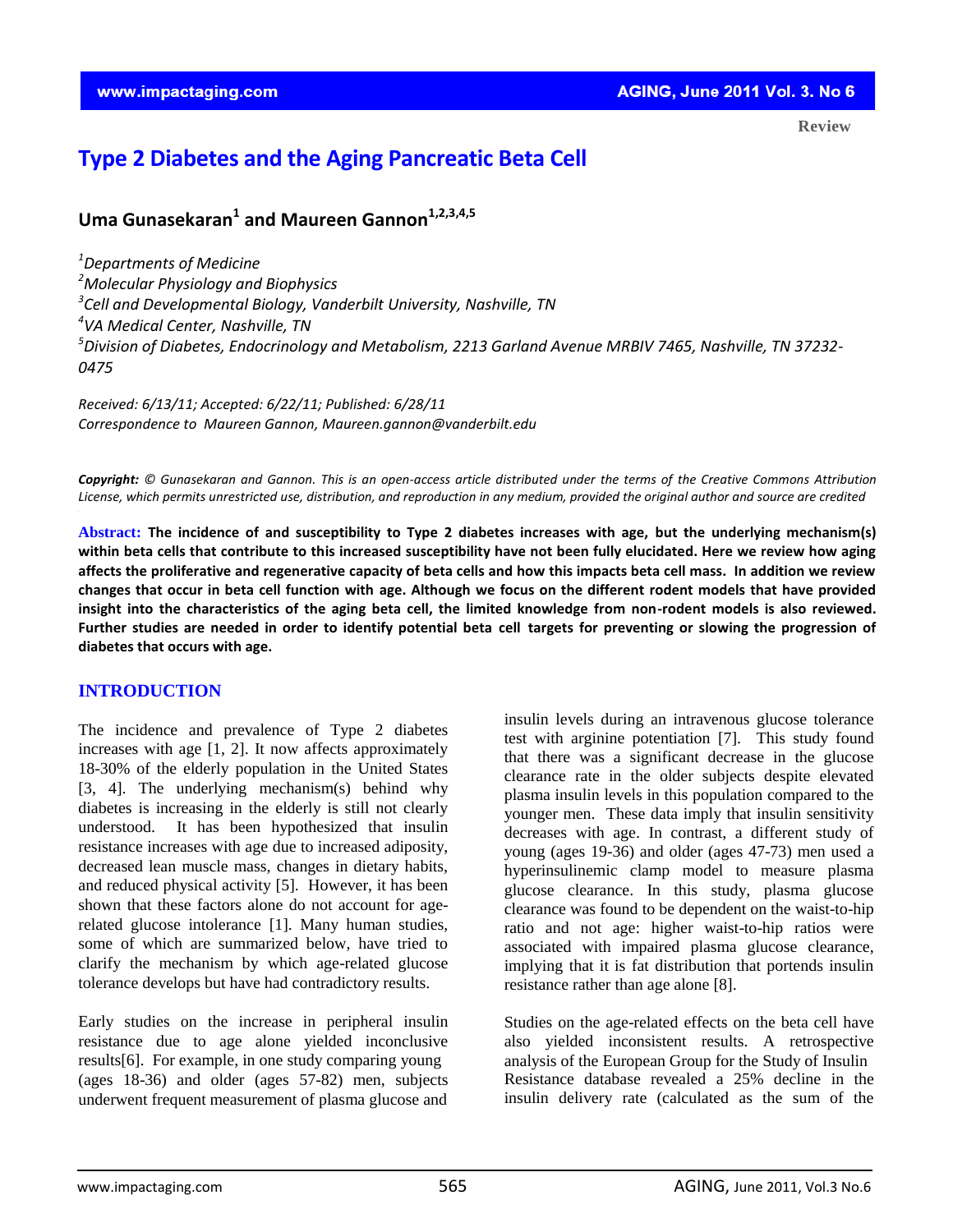clamp-derived posthepatic insulin clearance rate and fasting plasma insulin concentration) from age 18 to 85 [1]. This study controlled for body mass index (BMI), fasting plasma glucose, and insulin sensitivity in both men and women. These results suggested that beta cell function declines with age. In contrast, in a study of young (ages 23-25) and older (ages 64-66) adults using a hyperglycemic clamp technique, defects in beta cell function in older individuals were only observed with pre-existing impaired glucose tolerance (IGT) or Type 2 diabetes; normoglycemic older individuals had a similar insulin response to hyperglycemia as their younger counterparts [9]. The results of this study suggest that there is not necessarily an overall age-related decrease in beta cell function but may be observed only in the setting of IGT or frank diabetes.

These macroscopic studies are difficult to interpret because glucose intolerance can develop from a combination of many factors and controlling for every possible influence is impossible. Therefore, studies have now focused on the effect of aging on the beta cell, specifically on insulin secretion, beta cell mass, and the proliferative and regenerative capacity of the beta cell. This review will examine early theories on how beta cell function decline with age as well as explore what is known about beta cell proliferation, apoptosis, and the role of regeneration and neogenesis in the aging beta cell. Finally, the factors that maintain beta cell function will be reviewed in relation to age. It is important to note that there is currently limited information in the field on aging in the non-diabetic human and rodent models, but what is known will be reviewed here (Figure 1). Changes in body mass and insulin resistance and the effect that these have on peripheral tissues, such as muscle and adipocytes is another topic in itself and will not be a subject of this review.

## **Early theories on why beta cell function declines with age**

Early hypotheses on possible causes for the decline in beta cell function with age considered theories surrounding alterations in glucose oxidation as well as alterations in potassium efflux and levels of calcium ions. In the beta cell, glucose oxidation results in the increased ATP production required for insulin secretion. Therefore, a reduction in glucose oxidation rates with aging would result in reduced insulin secretion. Indeed, some studies have shown that older animals have reduced rates of glucose oxidation [10]. However, subsequent studies revealed that older rats actually show an increased rate of both glucose oxidation and insulin secretion, suggesting that this is a potential

mechanism by which beta cells attempt to overcome age-associated peripheral insulin resistance [10].

There has been some discussion that age affects the potassium and calcium channels involved in insulin secretion. Normally, elevated glucose concentrations induce beta cells to inhibit potassium efflux, resulting in increased calcium influx through voltage-dependent calcium channels. The increase in intracellular calcium induces insulin exocytosis. In a study of potassium channels comparing 3 month to 24 month old rats, a significant potassium efflux even after high glucose stimulation was observed in older rats, indicating that the normal inhibition of the  $K_{ATP}$ -channel is lost with age [11]. These data indicate that age-related alterations in beta cell function could be due to changes in glucose oxidation and ion channel function.



**Figure 1: Summary of the effects of age on various beta cell parameters.** Multiple factors influence the beta cell as it ages. Each of the factors listed here is discussed in more detail in the text. This graph is a representation of how these parameters change with age. The actual kinetics of each of these changes has not been fully elucidated.

## **Beta cell proliferation declines with age**

The regenerative capacity of most organs decreases with age. Older rats exhibit reduced proliferative capacity in the form of reduced muscle and bone mass, defective tissue repair, and thinning of skin [12]. Specifically, this may be due to an age-related reduction in expression of the Forkhead Box M1 (FoxM1) transcription factor [12]. FoxM1 regulates genes involved in cell cycle regulation and cell division. It is highly expressed in proliferating cells, and expression declines in most cell types with age, including pancreatic islets [13]. Genetic inactivation of the *Foxm1* gene throughout the pancreatic epithelium results in reduced postnatal beta cell proliferation [13-15].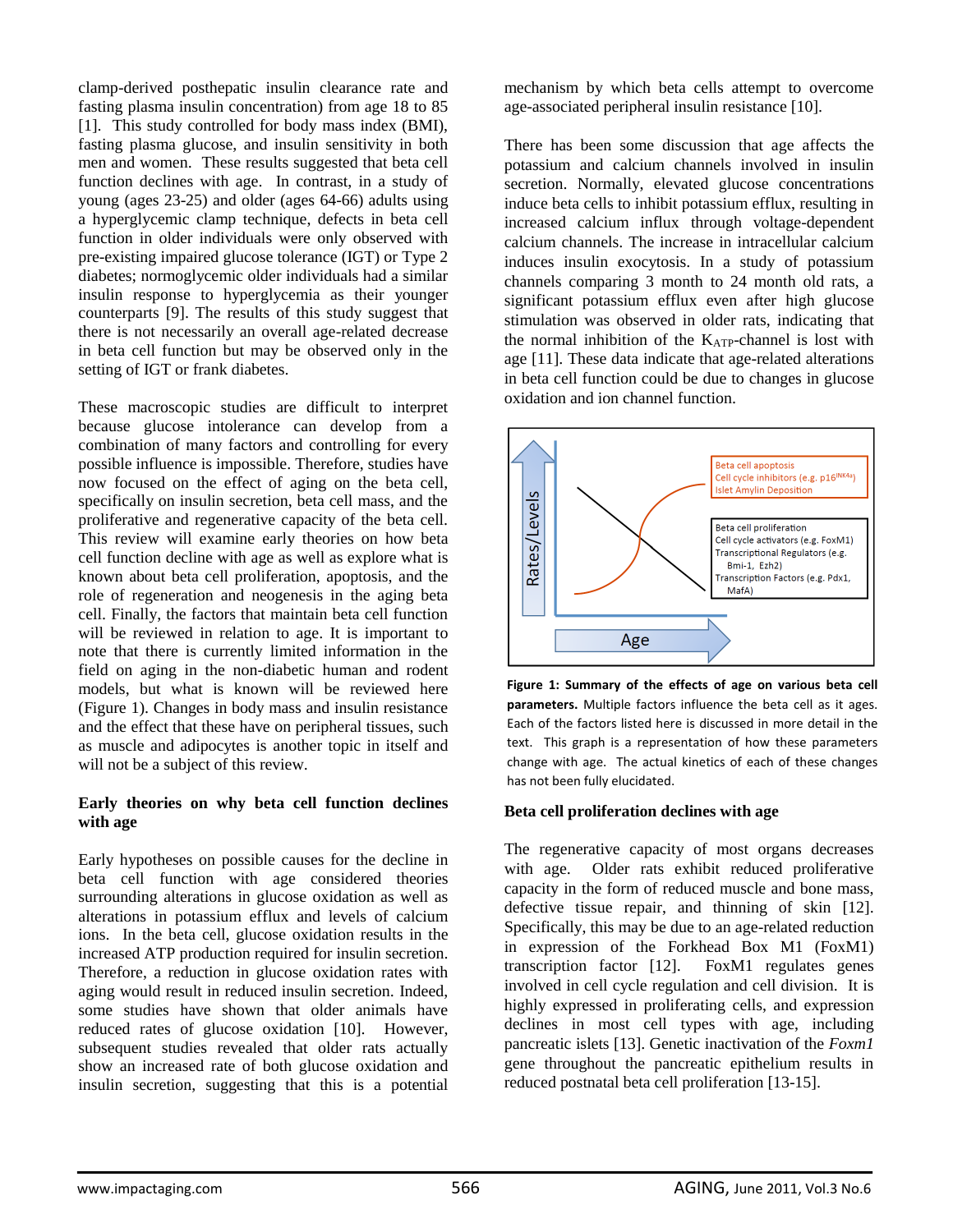Beta cell proliferation is also reduced in humans with age [16, 17]. A small study of pancreata from twenty non-diabetic organ donors aged 7 to 66 showed a decline in beta cell replication with age [16]. The decline in beta cell replication was directly associated with a decrease in expression of the pancreatic and duodenal homeobox 1 (pdx1) [16], a transcription factor, known to be important for beta cell replication [18] and will be discussed further later in this paper. In another study, a review of 124 pancreata from obese, diabetic, and lean individuals aged 61-83 at autopsy, showed that in this population, there was also a low frequency of beta cell replication [17].

## **Cell cycle activators and inhibitors are targets for promoting beta cell replication.**

Investigating the expression and function of different cell cycle activators and inhibitors in the beta cell could elucidate mechanisms by which beta cell replication can be promoted to enhance beta cell mass (and subsequently possibly function), especially in the setting of diabetes. Beta cells express most of the known cell cycle inhibitors, including  $p16^{INK4a}$ ,  $p18^{INK4c}$ ,  $p21^{CIP1}$ ,  $p27^{Kip1}$ , p53, and Rb [19]. In contrast, there is much less redundancy of cell cycle activators in the beta call. For example, rodent beta cells express only Cdk4 (cyclin-dependent kinase 4) and not Cdk6, whereas most other cell types express both of these closely related proteins [20].

Mouse beta cells express all three D cyclins, D1, D2, D3, but the mRNA expression of D2 is significantly higher than both D1 and D3 with only D2 detectable by immunohistochemistry [21]. The D cyclins promote the passage of cells past the G phase checkpoint and in conjunction with the cyclin-dependent kinases [22]. Loss of a single cell cycle inhibitor does not accelerate beta cell cell cycle progression, whereas loss of multiple inhibitors enhances beta cell proliferation [23] [24] [25]. For example, beta cell-specific inactivation of the *Rb* gene has minimal effect on beta cell replication rates, pancreatic insulin content, and beta cell mass [26]. Conversely, loss of a single cell cycle activator leads to profound defects in beta cell replication and beta cell mass. Specifically, loss of Cdk4 leads to a reduction in mRNA levels of *insulin I, insulin II, islet amyloid polypeptide,* and *Glut2* as well as decreased beta cell area (from deformed and smaller-size islets) [27]. Additionally, loss of the transcription factor FoxM1 in the pancreatic epithelium results in decreased postnatal beta cell mass [13], at least in part due to increased nuclear p21 levels and decreased Cdk2 activation via reduced Cdc25A phosphatase expression [28]. This

phenomenon points to the potentially greater importance of regulating cell cycle "brakes" or inhibitors rather than solely trying to increase expression of a particular "accelerator" or activator.

*Cell cycle activators***:** As mentioned above, D cyclins and cyclin-dependent kinases promote progression from G phase to S phase. Loss of cyclin D1 and D2 in beta cells has no effect on islet size or number, indicating that these cell cycle activators are not important to embryonic beta cell development. However, cyclin D2 null mutant mice develop diabetes by 9-12 months, which suggests that it is critical to adult beta cell expansion [21]. Studies by He et al. indicate that phosphorylation of threonine 280 (T280) within cyclin D2 limit its stability. Transgenic mice expressing a mutant form of cyclin D2 under the insulin promoter, where T280 was mutated to alanine allowing for increased levels of D2 expression, showed increased beta cell mass at 18-21 months [30]. Transgenic mice over-expressing cyclin D1 displayed increased beta cell proliferation, interestingly without inducing tumor formation [29]. Cyclin D3 levels are nearly undetectable in mouse islets and no studies have been performed to examine the impact of an absence of cyclin D3 in the beta cell. In contrast, cyclin D3 is highly expressed in the human beta cell, with only minimal cyclin D1 and D2 levels noted. Interestingly, cyclin D3 overexpression (in isolated human islets), especially in combination with cdk6, induced the greatest increase in beta cell proliferation when compared with overexpression of other cyclins (cyclins D1,2,3 and cdk 4 and 6) [31].

Through their interaction with the cyclins, Cdk's inactivate cell cycle inhibitors allowing for cell cycle progression [32]. Cdk4 null mutant mice show no impairment in embryonic beta cell development, but postnatally they have a significant reduction in beta cell mass compared to controls. In fact, by age 17 weeks, beta cell mass of Cdk4 null mutant mice is only 10% of that of age-matched controls. Null mutants have a 3.5 fold reduction in BrdU incorporation as well, but, interestingly, only beta cells, and not other pancreatic endocrine cell types, are affected [20]. Additionally, mice were generated with a mutation in the Cdk4 protein such that it could no longer be down-regulated by  $p16^{INK4a}$ . In this model, there was a 7-10 fold increase in islet cell area with no significant change in glucose tolerance when compared to wild-type littermate controls aged  $\geq$  3 months [27]. Cdk2 is also present in the mouse islet [33], but its specific role in beta cells has not yet been elucidated. Cdk6, though important to the cell cycle in other cell types, is not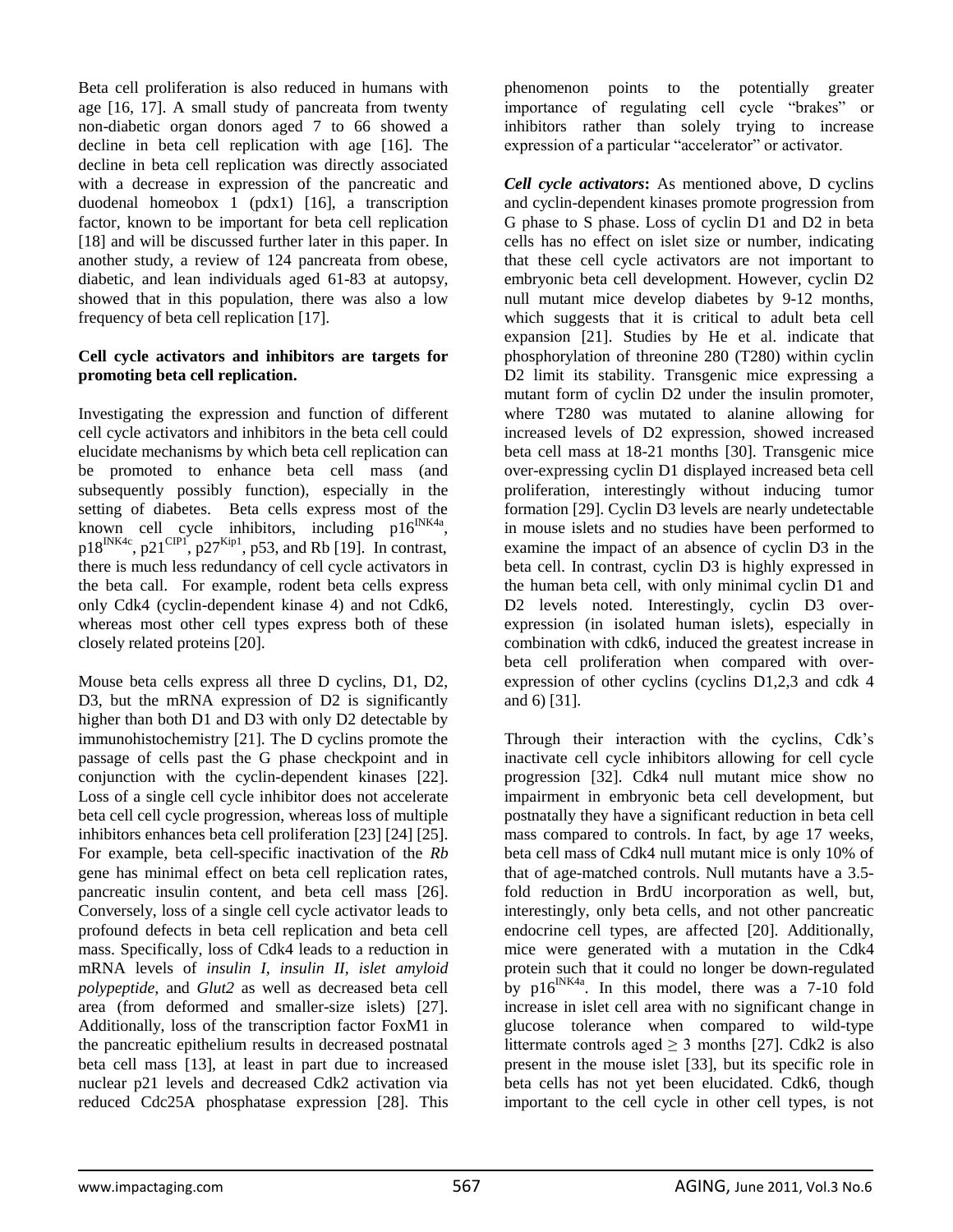expressed in mouse islets [33] but is very effective in driving beta cell replication in human islets [31]. The effect of age on cyclin D and Cdk levels has not yet been examined.

*Cell cycle inhibitors***:** Evidence from multiple labs has demonstrated that with age, beta cells show decreased expression of cell cycle activators (e.g., FoxM1 mentioned above) with simultaneous increases in expression of cell cycle inhibitors. For example, the  $p16$ <sup>Ink4a</sup> tumor suppressor protein (expressed from the *INK4a/ARF (Cdkn2a)* locus), which sequesters Cdk4 and Cdk6 and prevents their interaction with the D cyclins, increases with age in both rodent and human islets [34]. In the absence of  $p16^{Ink4a}$ , Cdk4 and Cdk6 complex with Cyclin D and phosphorylate pRB, releasing the E2F transcription factor, which facilitates the G to S phase cell cycle transition. Increased  $p16^{Ink4a}$ is associated with cell cycle arrest and cellular senescence (see Figure 2) [32]. Beta cell-specific transgenic over-expression of p16 decreases beta cell proliferative capacity in young mice (26-32 weeks of age) to levels observed in older mice [34]. Conversely, germline deletion of  $p16^{Ink4a}$  significantly ameliorates age-related decreases in beta cell proliferative capacity. In the absence of p16 $\frac{Ink4a}{B}$ , beta cells from mice at ~60 weeks of age showed levels of proliferation comparable to beta cells from younger mice (10 weeks of age). Proliferation still declined with age in mice lacking INK4a, but this was thought to be related to either the effect of  $p19<sup>Arf</sup>$  expression or a mechanism that was independent of the products of the *Ink4a/Arf* locus [34].  $p19<sup>Arf</sup>$  (known as  $p14<sup>ARE</sup>$  in humans) is the other product of the *INK4a/Arf* gene locus. This protein is also involved in cell cycle progression but by a different mechanism (see Figure 3). The function of this protein has been examined in the cancer and stem cell fields but little is known about its role in pancreatic islets. Interestingly, in other cell types,  $p19<sup>Arf</sup>$  has been implicated as a direct inhibitor of FoxM1 [35].

The decline in beta cell proliferation with age may result in part from decreased expression of specific growth factor/hormone receptors or their downstream signaling components. For example, treatment with the glucagon-like peptide-1 (GLP-1) analog, Exendin-4 increases beta cell mass in young mice (6 weeks old) but not in mice aged 7-8 months, indicating that the aged beta cell does not respond very well to GLP-1 [36]. Exendin-4 treatment results in a marked decrease in p16 $\text{Ink4a}$  levels in young but not old mice, reinforcing the concept that  $p16^{\text{Ink4a}}$  contributes to the reduced proliferative capacity of the older beta cell.



Figure 2: Effects of p16<sup>Ink4a</sup> on Cdk4/6. (A) The p16<sup>Ink4a</sup> cell cycle inhibitor sequesters Cdk4 or Cdk6, preventing interactions with cyclin D proteins, and thus phosphorylation of pRB. Hypophosphorylated pRB sequesters the E2F transcription factor, thus thus inihibiting cell cycle progression. **(B)** In the absence of p16<sup>Ink4a</sup>, cyclin D forms a productive complex with either Cdk4 or Cdk6 and phosphorylates RB. This phosphorylation releases the E2F transcription factor, facilitating the G1 to S phase cell cycle transition. Thus, in the presence of elevated  $p16^{lnk4a}$ , such as with aging, there is cell cycle arrest and cellular senescence. Adapted from [32]

 $p16^{Ink4a}$  also plays a role in beta cell regeneration. Streptozotocin (STZ) causes beta cell necrosis and diabetes after a single, high dose injection in adult mice, and beta cell regeneration following destruction has been well-established [37].  $p16^{lnka}$  +/+, +/-, and -/mice were injected with STZ, resulting in beta cell necrosis and diabetes in all genotypes. However, by 9- 15 weeks of age  $p16^{Ink4a}$  +/+ and +/- mice showed persistent hyperglycemia compared to their *p16Ink4a* -/ littermates, although even the  $p16^{Ink4a}$  deficient mice did not show complete recovery to pre-STZ levels of glucose tolerance, survival, and weight. These data once again highlight p $16^{Ink4a}$ -independent regulation of beta cell regenerative capacity with age [34].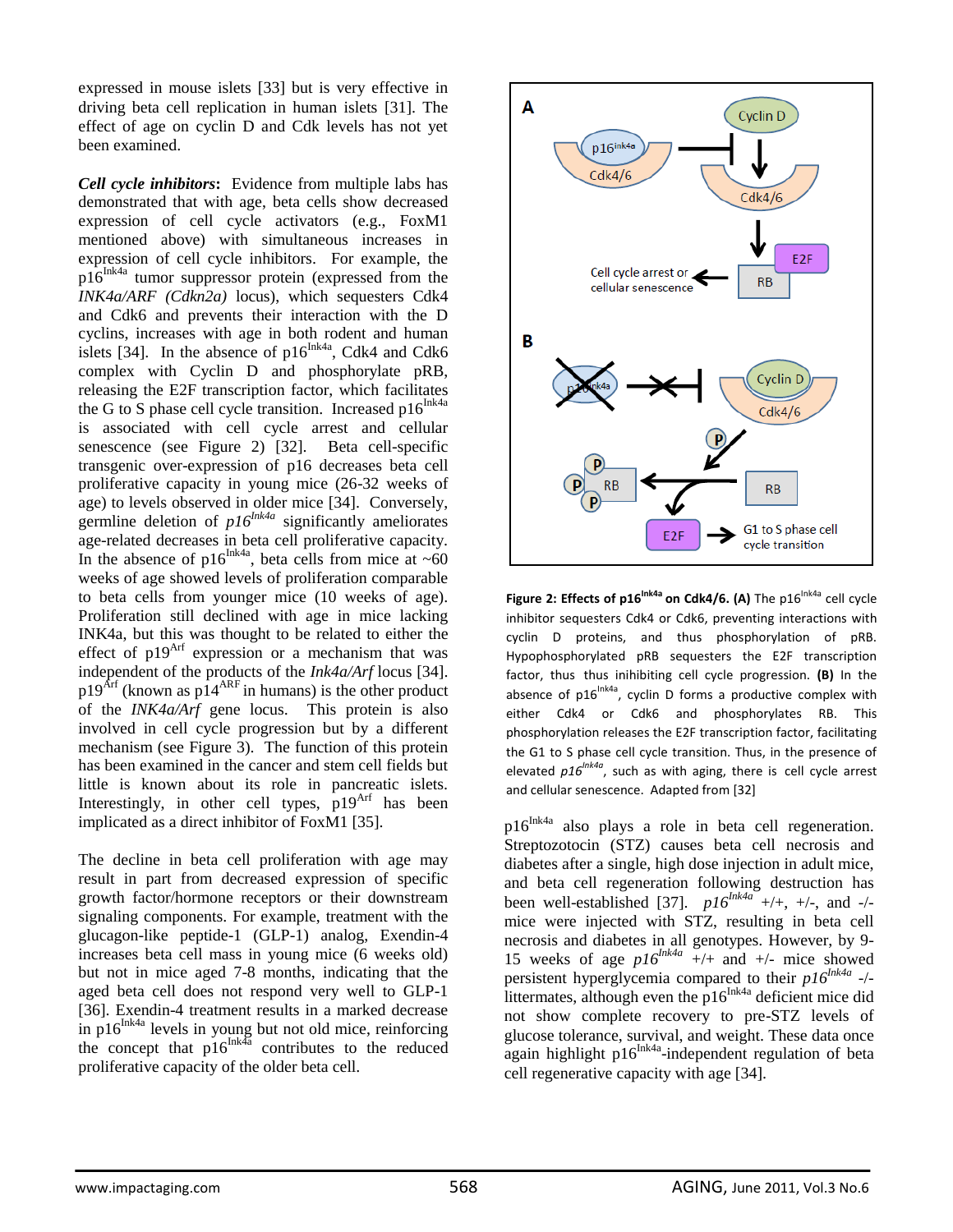

**Figure 3: Effects of p19Arf on the cell cycle.** In the absence of  $p19<sup>Arf</sup>$ , p53 is ubiquitinized and subsequently degraded by the proteosome. p19<sup>Arf</sup> inhibits the ubiquitin-modulated effect of p53 by MDM2.  $p19^{Arf}$  inhibits ubiquitin-mediated p53 degradation resulting in induction of p21 and subsequently cell cycle arrest. Adapted from [75] and [76]

*Inhibiting the inhibitors***:** Because inhibitors like  $p16^{Ink4a}$  reduce the proliferative capacity of the beta cell, inhibiting cell cycle inhibitors could offer an alternative way to circumvent this deficit. B-cell-specific Moloney murine leukemia virus integration site 1(Bmi-1) and Enhancer of zeste homologue 2 (Ezh2) are transcriptional regulators in the Polycomb family. Bmi-1 is part of the multiprotein histone E3 ubiquitin ligase complex, polycomb repressor complex 1 (PRC1; see Figure 4) and is important for maintaining the enzymatic activity of the complex as well as its structure [38], while Ezh2 is a component of PRC2 involved in methylation of lysine 27 of histone H3 (H3K27) and recruitment of PRC1. These complexes are both involved in transcriptional repression of cell cycle inhibitors including *p16Ink4a* and *p19Arf*, in the pancreas and other tissues.

Within the postnatal pancreas, Bmi-1 is localized to islets and its expression decreases significantly from 2 to 10 weeks of age [38]. Ezh2 is expressed in the beta cells of the pancreas, and its expression also decreases with age [39]. Using mice lacking Bmi-1, Dhawan et al. showed a significant increase in *p16Ink4a* mRNA as well as severely reduced Ki67 reactivity, a marker of proliferation, when comparing 2 week old mice to 10 week old mice [38]. These data show that Bmi-1 is critical to suppression of  $p16^{Ink4a}$  and that beta cell proliferation is greatly reduced in the absence of its silencing. Mice with conditional gene inactivation of *Ezh2* in the beta cell showed a premature increase in  $p16^{Ink4a}$  and  $p19^{Arf}$  mRNA expression and reduced beta cell proliferation and mass, hypoinsulinemia, and mild diabetes in one month old mice. Interestingly, there was no change in mRNA levels of other *Ink4* or cdk inhibitors (*Ink4b, Ink4c, Ink4d, p21Cip1, p27Kip1, Trp 53*) suggesting that Ezh2 has a specific effect on the *INK4a/Arf* locus in the beta cell [39].



**Figure 4: BMI-1 and Ezh2: Effects on transcription. (A)** The Ezh2 (Enhancer of zeste homologue 2) component of the PRC2 (Polycomb repressor complex 2) complex methylates lysine (K) 27 of histone H3 (H3K27). This methylation process recruits the PRC1 (Polycomb repressor complex 1) complex. **(B)** The Ring1A and Ring1B components of this complex ubiquitylate H2AK119. This ubiquitylation causes transcriptional repression, for example at the *Ink4a/Arf* locus. In addition to Ezh2, the PRC2 complex contains EED (embryonic ectoderm development) and Suz12 (suppressor of zeste homologue 12). The PRC1 complex contains BMI-1, Ring 1A, Ring 1B, PH1 (Polycomb homologue 1), and PH1 (Polyhomeotic homologue 1). Adapted from [77].

#### **The role of apoptosis in decreased beta cell mass**

In a study of human pancreatic tissue by Reers et al., the decline in beta cell replication with age was not found to be associated with a change in the frequency of apoptosis [16]. In contrast, a study by Butler showed both a low frequency of beta cell replication and a higher rate of beta cell apoptosis in obese and diabetic individuals compared with lean and non-diabetic individuals [17]. Specifically, the non-diabetic obese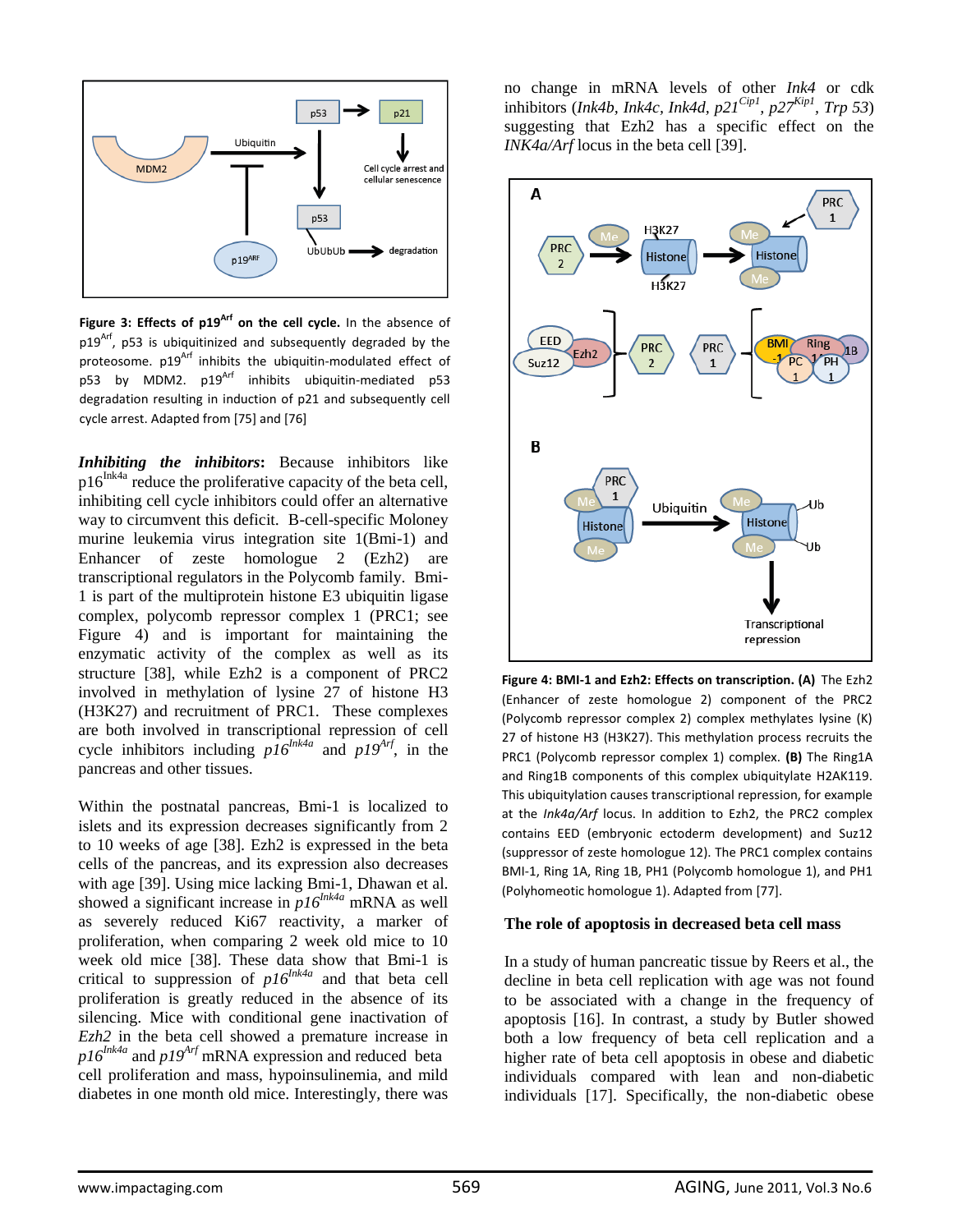individuals had a ~50% increase in relative beta cell volume (ie. beta cell area/exocrine area) compared to non-diabetic lean controls; obese individuals with impaired fasting glucose and Type 2 diabetes had a 40- 63% beta cell volume deficit compared to obese nondiabetic controls. This indicates that those individuals with dysglycemia were unable to adaptively increase their beta cell volume. Ki67 (a marker of proliferation) labeling of the pancreata showed that all individuals had a low frequency of replication, although there was a trend toward decreased beta cell replication with age. When normalized for beta cell mass, there was a threefold and ten-fold increase in beta cell apoptosis in obese and lean diabetic individuals compared to obese and lean non-diabetic individuals respectively as observed by TUNEL staining [17]. This balance of replication and apoptosis is important to remember when considering whether the decline in beta cells in the elderly is truly an issue of inadequate proliferation or whether there is also elevated apoptosis. These studies indicate that in the non-diabetic individuals, even when controlling for obesity, which causes higher rates of apoptosis, enhancing beta cell replication alone may be inadequate.

*Amylin aggregation***:** Islet amyloid polypeptide (IAPP) or amylin [40] is a thirty-seven amino acid neuroendocrine hormone that is co-secreted with insulin from the beta cell [41]. Amylin suppresses glucagon secretion and in conjunction with insulin helps to regulate glucose homeostasis [42]. In Type 2 diabetics, hypersecretion of insulin results in increased cosecretion of amylin. This amylin aggregates into amyloid plaques, which can subsequently lead to increased beta cell apoptosis and cause progression of diabetes [43]. Amyloid plaques are present in >90% of Type 2 diabetics at autopsy [44].

With age there is an increased deposition of amylin in the islets of diabetic individuals but not non-diabetic individuals as seen by examination of pancreata at autopsy [45]. Interestingly, rodent amyloid does not aggregate due to a proline amino acid substitution that makes the rodent IAPP differ from human IAPP (hIAPP) [46]. Therefore, to study the effects of amylin aggregation on the beta cell, transgenic mice were developed that expressed human (h)IAPP under control of the insulin promoter. Over-expression of hIAPP resulted in hyperglycemia in male mice aged 6 to 9 months without the presence of amyloid plaques. In older (>13 month) transgenic male mice, there was a significant amount of amylin plaque formation in the peripheral and perivascular areas of the islets only [47]. Hyperglycemia preceded the formation of obvious

plaques, suggesting that the hyperglycemia could be, at least in part, due to cytotoxicity from intermediate-sized amyloid particles. Janson et al. showed that when applying freshly dissolved hIAPP exogenously to dispersed mouse and human islets, islet cell apoptosis and necrosis occurred within 24 to 48 hours. In contrast, when islets were treated with large amyloid deposits, there was no observable effect. Further study showed that the intermediate-sized amyloid particles caused membrane damage and subsequent cell death [48]. From these data, it is clear that increases in amylin deposition size can cause increased beta cell death and progression of Type 2 diabetes, however the size of the particles may be critical to determining whether they have detrimental effects. These results demonstrate that increased rates of beta cell apoptosis, in the absence of any known defect in proliferation capability, can lead to reduced beta cell mass.

## **Mechanisms for increasing beta cell mass, regeneration or neogenesis**

As discussed above, beta cell proliferation decreases with age, but how do beta cells adapt and increase their beta cell mass? FoxM1 is important to beta cell replication, and its role in tissue regeneration was first appreciated using partially hepatectomized mice. Transgenic restoration of FoxM1 expression in older hepatocytes to levels similar to those found in young mice resulted in improved liver regeneration in older mice [12]. Genetic inactivation of the *Foxm1* gene throughout the pancreatic epithelium results in a reduced ability of beta cells to respond to proliferative stimuli and impaired beta cell regeneration following partial pancreatectomy [13-15]. Studies from the Kushner lab revealed that beta cell mass expansion in response to multiple different stimuli (partial pancreatectomy, beta cell destruction, and GLP-1 analog) severely declines with age [49], possibly due to the decrease in *Foxm1* expression.

It has become clear in recent years, at least in rodent models, that increases in beta cell number postnatally occur mainly through proliferation of existing beta cells, with little to no contribution from neogenesis from stem or progenitor cells [50] [51]. Taken together, these studies suggest that the loss of proliferative capacity of existing beta cells, rather than the loss of progenitor cells, is likely cause of reduced beta cell mass expansion in older individuals.

Pregnancy is a condition under which there is an increased demand for insulin production and secretion, although the mechanism by which this occurs in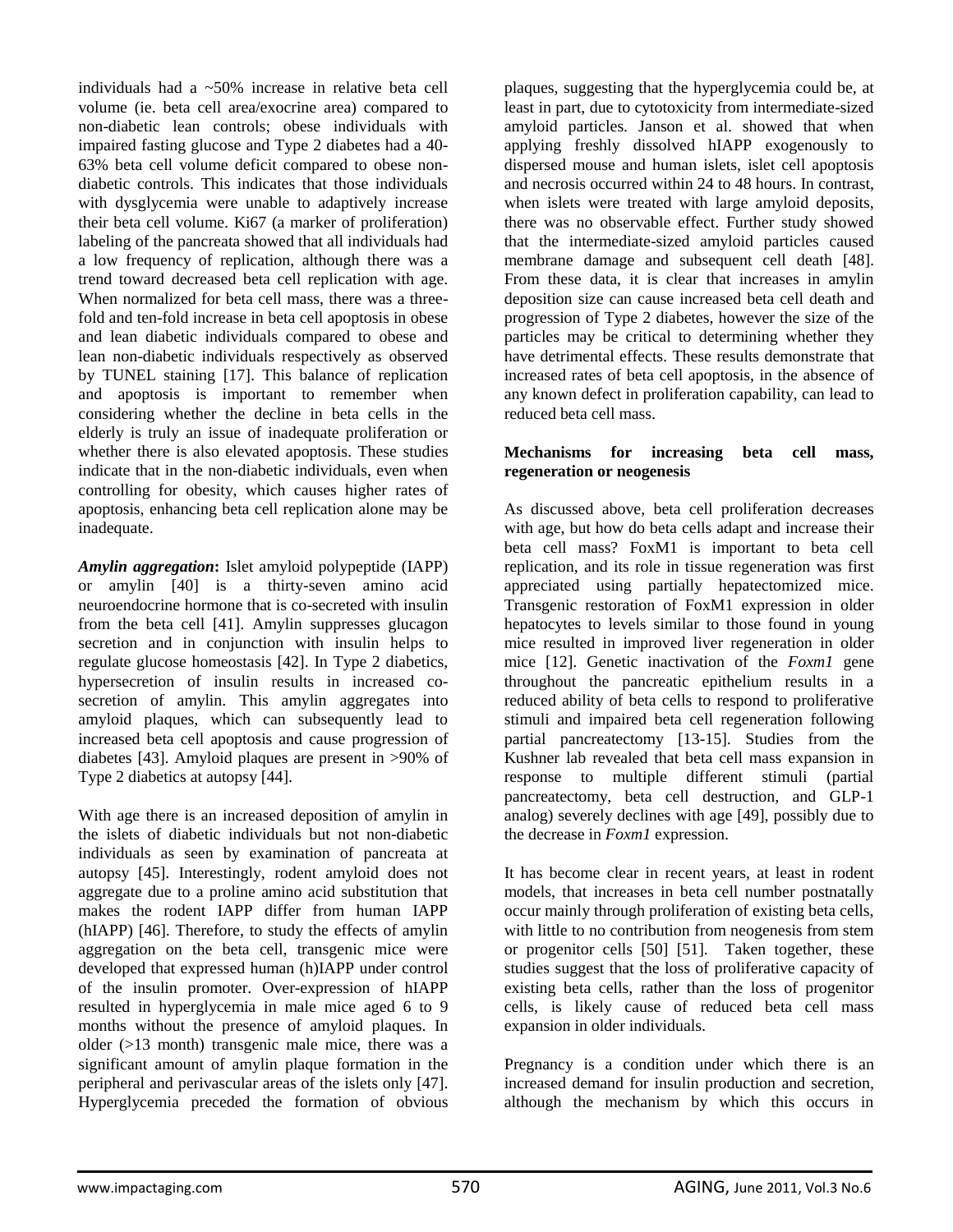humans may differ from that of rodents. An inadequate insulin response during pregnancy results in gestational diabetes. During pregnancy, rodents exhibit both beta cell hyperplasia and hypertrophy [52]. In contrast, a review of 44 human pancreata from pregnant, postpartum, and non-pregnant women at autopsy suggested that the increase in insulin-positive area in pregnant and post-partum women was most likely due to islet neogenesis rather than proliferation [53]. Surrogate markers for neogenesis include the number of insulinpositive cells within or near pancreatic ducts and single insulin-positive cells scattered throughout the exocrine pancreas. However, the role of proliferation versus neogenesis in pregnant human females is still controversial as studies from Van Assche et al. concluded that beta cells undergo both hyperplasia and hypertrophy during pregnancy [54]. These differences may be accounted for by a smaller study population (5 pregnant and 5 non-pregnant women) in the Van Assche study, differences in techniques used (Ivic's Victoria blue acid fuchsin staining vs. insulin immunohistochemistry to ascertain fractional endocrine and beta cell area), and underlying disease conditions that may have influenced the beta cell. Thus, in contrast to the rodent model, in human pregnancy, an increase in beta cell number may result from mechanisms other than increased beta cell replication, perhaps islet neogenesis. It is important to note though that the rodents used in the pregnancy studies were young adults, in contrast to the subjects in published human studies. Younger individuals would be expected to demonstrate increased beta cell replication and hypertrophy during pregnancy; epigenetic changes in beta cells that occur with age likely result in decreased response of beta cells to replication cues in both rodents and humans with age [55].

As previously mentioned, beta cell loss may be accompanied by a reduction in islet neogenesis or beta cell proliferation, and/or increased apoptosis. To elucidate the rate of human beta cell turnover, examination of ten human cadaver pancreata was undertaken. These ten individuals had received iododeoxyuridine (IdU) or bromodeoxyuridine (BrdU) from eight days to four years prior to death during cancer treatment clinical trials. Radiocarbon dating and in vivo thymidine analog staining showed that only individuals under the age of thirty years showed evidence of beta cell turnover. This implies that therapies directed at beta cell expansion may not be as effective in individuals over the age of thirty [56].

Since pregnancy is a physiological condition during which there is an appropriate response to increased insulin demand, this is an excellent model to investigate the mechanisms by which insulin production or beta cell mass could be increased in adults. Although there is a consistent increase in beta cell mass observed in both rodents and humans during pregnancy, the mechanism(s) underlying this expansion have not yet been fully elucidated and may differ significantly in rodent and human pregnancy. From a limited examination of human pancreata, it seems that beta cell turnover is severely diminished in individuals older than thirty and thus, strategies to improve the receptivity of older beta cells to proliferative cues should be investigated.

## **Factors regulating beta cell function and maintenance of differentiation.**

*Pdx1 and MafA*: Pdx1 (pancreatic and duodenal homeobox 1), also known as IDX1, IPF1, STF1, and GSF, is a transcription factor critical for beta cell development and function. Mice with late onset beta cell-specific *Pdx1* inactivation displayed approximately 60% of the normal number of beta cells and 10% of total pancreatic insulin content compared to wild type mice at three weeks of age. Additionally, these mice had an increased number of glucagon-expressing cells as compared to wild type, with 22% of the glucagon- or insulin-expressing cells co-expressing both hormones [57]. Homozygous *pdx1* inactivation during embryogenesis results in early onset diabetes due to decreased beta cell mass and increased alpha cell area at birth [18] while a heterozygous inactivation results in persistent hyperglycemia with a relative deficiency of plasma insulin. Although beta cell mass was unchanged, non-beta cell islet mass was nearly doubled suggesting that the heterozygous inactivation of *Pdx1* leads to impairments in glucose homeostasis [58]. Supporting this conclusion, islets from *pdx1* heterozygous mice released approximately 45% less insulin in response to a glucose stimulus compared to wild-type islets [59]. These data show the importance of Pdx1 in maintaining the beta cell phenotype in the adult mouse and repressing glucagon expression in insulin-positive cells.

Seven to eight month old rats show a decreased number of insulin-positive cells that express Pdx1 [60], and 56% and 33% reduction in *pdx1* mRNA levels in 22 month old compared to 2 month old rats and mice respectively [61]. Acute deletion of *Pdx1* at 3 months results in an acute reduction of Pdx1 but does not cause any changes in glucose homeostasis. A doxycyclineinducible transgenic system in which expression of an antisense ribozyme that cleaves the *pdx1* mRNA at a specific site, leading to a reduced Pdx1 protein level,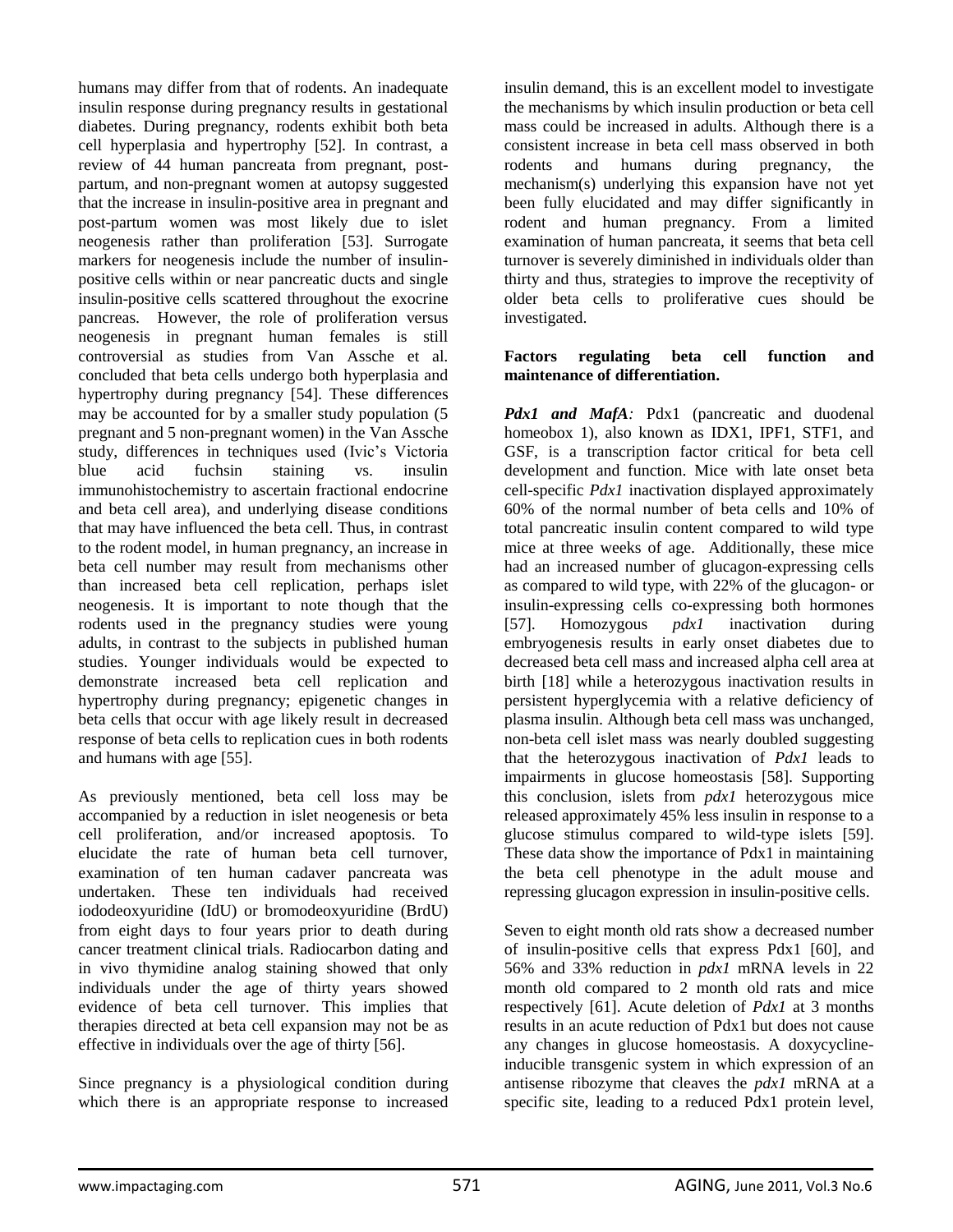was utilized to examine the effect of reduced Pdx1 function in older vs. younger mice. After 3 weeks of doxycycline treatment, 18 month old transgenic mice had significantly worse glucose tolerance than agematched controls [62]. It can thus be concluded that *Pdx1* expression declines with age in mouse beta cells, that this contributes to reduced beta cell function, and that beta cell function is particularly affected by reduced *pdx1* levels with age.

MafA is a beta cell-restricted transcription factor, which in combination with transcription factors Pdx1 and Beta2 synergistically activates the insulin promoter [63]. The effect of age on MafA expression levels has not yet been studied, but it has been shown that MafA null mutant mice, though normoglycemic at birth, develop diabetes by four weeks of age [64]. This suggests that MafA may be important to maintaining glucose homeostasis as animals age. It is therefore possible that with age individuals who develop diabetes could have some disruption in MafA levels as it is already known that in diabetes, MafA levels are reduced [65, 66]. Glucose toxicity causes reduced insulin gene expression [67], perhaps due to reduced MafA and Pdx1 levels, the loss of MafA precedes the reduction of Pdx1 [68]. Restoring MafA and Pdx1 levels to pre-glucotoxic levels virtually completely rescues insulin mRNA levels [69].

Antioxidants: Oxidative stress increases with age [70] in many tissues, and this is probably also true in the beta cell. Glucose toxicity increases intraislet peroxide levels [71] and treatment with antioxidants improves glucose levels by reducing apoptosis rates [72] and improving insulin gene expression, insulin secretion, and Pdx1 binding to the insulin promoter [73]. In the db/db obese mouse model, it has been shown that reversing beta cell oxidative stress by glutathione peroxidase overexpression, restored MafA expression and subsequently improved beta cell volume and glucose homeostasis [74].

## **CONCLUSION**

An increased incidence of diabetes is observed with age, and there are many possibly reasons for this. One of these is that the beta cell has reduced proliferative capacity and in diabetic individuals this is further confounded by higher rates of beta cell apoptosis. The currently known underlying mechanisms behind the reduction in beta cell proliferation observed with age include reduced expression of cell cycle activators, increased expression of cell cycle inhibitors, reduced *pdx1* expression, and increased amylin aggregation. Studying aging in the non-diabetic rodent and human models is currently a developing field; therefore very few broad conclusions can be drawn. Further study in these areas is important as they could indicate targets for preventing or slowing the progression of diabetes with age.

## **ACKNOWLEDGEMENTS**

We thank the members of the Gannon lab for their helpful discussions and critical reading of the manuscript. U.G. is supported by a T32 from the NIH/NIDDK (DK07061-37). M.G. was supported by grants from the NIH/NIDDK (R56DK071052) and the Department of Veterans Affairs (VA1I01BX00099001).

## **REFERENCES**

**1.** Iozzo P, Beck-Nielsen H, Laakso M, Smith U, Yki-Jarvinen H and Ferrannini E. Independent influence of age on basal insulin secretion in nondiabetic humans. European Group for the Study of Insulin Resistance. J Clin Endocrinol Metab 1999; 84: 863-8.

**2.** Cowie CC, Rust KF, Byrd-Holt DD, Eberhardt MS, Flegal KM, Engelgau MM, Saydah SH, Williams DE, Geiss LS and Gregg EW. Prevalence of diabetes and impaired fasting glucose in adults in the U.S. population: National Health And Nutrition Examination Survey 1999-2002. Diabetes Care 2006; 29: 1263-8.

**3.** Cowie CC, Rust KF, Ford ES, Eberhardt MS, Byrd-Holt DD, Li C, Williams DE, Gregg EW, Bainbridge KE, Saydah SH and Geiss LS. Full accounting of diabetes and pre-diabetes in the U.S. population in 1988-1994 and 2005-2006. Diabetes Care 2009; 32: 287-94.

**4.** Statistics FIFoA-R. Older Americans 2010: Key Indicators of Well-Being. *[http://www.agingstats.gov](http://www.agingstats.gov/)* 2010

**5.** Scheen AJ. Diabetes mellitus in the elderly: insulin resistance and/or impaired insulin secretion? Diabetes Metab 2005; 31 Spec No 2: 5S27-5S34.

**6.** Chiu KC, Lee NP, Cohan P and Chuang LM. Beta cell function declines with age in glucose tolerant Caucasians. Clin Endocrinol (Oxf) 2000; 53: 569-75.

**7.** Chen M, Bergman RN, Pacini G and Porte D, Jr. Pathogenesis of age-related glucose intolerance in man: insulin resistance and decreased beta-cell function. J Clin Endocrinol Metab 1985; 60: 13-20.

**8.** Coon PJ, Rogus EM, Drinkwater D, Muller DC and Goldberg AP. Role of body fat distribution in the decline in insulin sensitivity and glucose tolerance with age. J Clin Endocrinol Metab 1992; 75: 1125-32.

**9.** Bourey RE, Kohrt WM, Kirwan JP, Staten MA, King DS and Holloszy JO. Relationship between glucose tolerance and glucose-stimulated insulin response in 65-year-olds. J Gerontol 1993; 48: M122-7.

**10.** Watson RR (1994). Handbook of nutrition in the aged (Boca Raton: CRC Press).

**11.** Ammon HP, Fahmy A, Mark M, Wahl MA and Youssif N. The effect of glucose on insulin release and ion movements in isolated pancreatic islets of rats in old age. J Physiol 1987; 384: 347-54.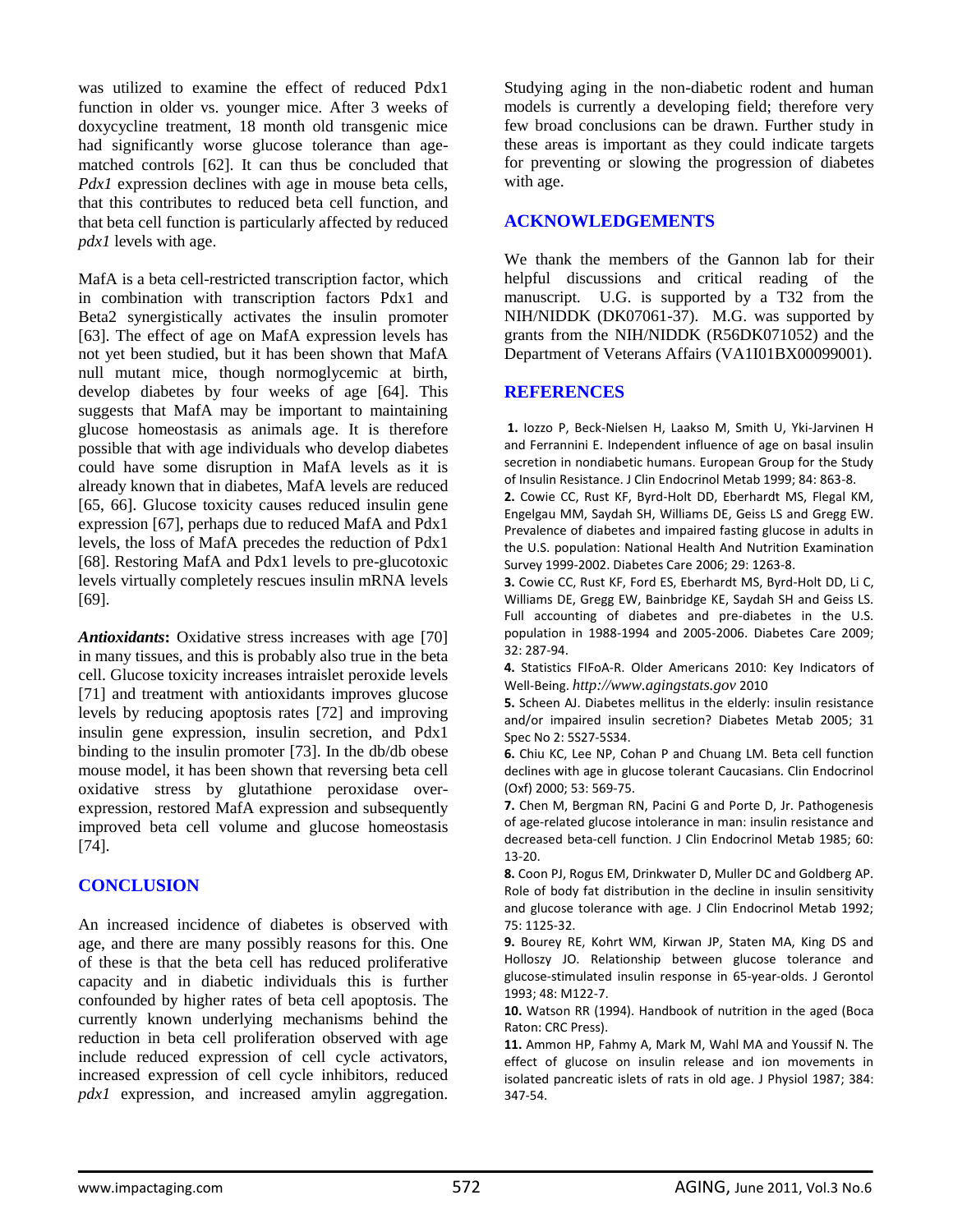**12.** Krupczak-Hollis K, Wang X, Dennewitz MB and Costa RH. Growth hormone stimulates proliferation of old-aged regenerating liver through forkhead box m1b. Hepatology 2003; 38: 1552-62.

**13.** Zhang H, Ackermann AM, Gusarova GA, Lowe D, Feng X, Kopsombut UG, Costa RH and Gannon M. The FoxM1 transcription factor is required to maintain pancreatic beta-cell mass. Mol Endocrinol 2006; 20: 1853-66.

**14.** Ackermann Misfeldt A, Costa RH and Gannon M. Beta-cell proliferation, but not neogenesis, following 60% partial pancreatectomy is impaired in the absence of FoxM1. Diabetes 2008; 57: 3069-77.

**15.** Zhang H, Zhang J, Pope CF, Crawford LA, Vasavada RC, Jagasia SM and Gannon M. Gestational diabetes mellitus resulting from impaired beta-cell compensation in the absence of FoxM1, a novel downstream effector of placental lactogen. Diabetes 2010; 59: 143-52.

**16.** Reers C, Erbel S, Esposito I, Schmied B, Buchler MW, Nawroth PP and Ritzel RA. Impaired islet turnover in human donor pancreata with aging. Eur J Endocrinol 2009; 160: 185-91.

**17.** Butler AE, Janson J, Bonner-Weir S, Ritzel R, Rizza RA and Butler PC. Beta-cell deficit and increased beta-cell apoptosis in humans with type 2 diabetes. Diabetes 2003; 52: 102-10.

**18.** Gannon M, Ables ET, Crawford L, Lowe D, Offield MF, Magnuson MA and Wright CV. pdx-1 function is specifically required in embryonic beta cells to generate appropriate numbers of endocrine cell types and maintain glucose homeostasis. Dev Biol 2008; 314: 406-17.

**19.** Cozar-Castellano I, Fiaschi-Taesch N, Bigatel TA, Takane KK, Garcia-Ocana A, Vasavada R and Stewart AF. Molecular control of cell cycle progression in the pancreatic beta-cell. Endocr Rev 2006; 27: 356-70.

**20.** Martin J, Hunt SL, Dubus P, Sotillo R, Nehme-Pelluard F, Magnuson MA, Parlow AF, Malumbres M, Ortega S and Barbacid M. Genetic rescue of Cdk4 null mice restores pancreatic beta-cell proliferation but not homeostatic cell number. Oncogene 2003; 22: 5261-9.

**21.** Kushner JA, Ciemerych MA, Sicinska E, Wartschow LM, Teta M, Long SY, Sicinski P and White MF. Cyclins D2 and D1 are essential for postnatal pancreatic beta-cell growth. Mol Cell Biol 2005; 25: 3752-62.

**22.** Pestell RG, Albanese C, Reutens AT, Segall JE, Lee RJ and Arnold A. The cyclins and cyclin-dependent kinase inhibitors in hormonal regulation of proliferation and differentiation. Endocr Rev 1999; 20: 501-34.

**23.** Cozar-Castellano I, Haught M and Stewart AF. The cell cycle inhibitory protein p21cip is not essential for maintaining betacell cycle arrest or beta-cell function in vivo. Diabetes 2006; 55: 3271-8.

**24.** Williams BO, Remington L, Albert DM, Mukai S, Bronson RT and Jacks T. Cooperative tumorigenic effects of germline mutations in Rb and p53. Nat Genet 1994; 7: 480-4.

**25.** Franklin DS, Godfrey VL, O'Brien DA, Deng C and Xiong Y. Functional collaboration between different cyclin-dependent kinase inhibitors suppresses tumor growth with distinct tissue specificity. Mol Cell Biol 2000; 20: 6147-58.

**26.** Vasavada RC, Cozar-Castellano I, Sipula D and Stewart AF. Tissue-specific deletion of the retinoblastoma protein in the pancreatic beta-cell has limited effects on beta-cell replication, mass, and function. Diabetes 2007; 56: 57-64.

**27.** Rane SG, Dubus P, Mettus RV, Galbreath EJ, Boden G, Reddy EP and Barbacid M. Loss of Cdk4 expression causes insulindeficient diabetes and Cdk4 activation results in beta-islet cell hyperplasia. Nat Genet 1999; 22: 44-52.

**28.** Wang X, Kiyokawa H, Dennewitz MB and Costa RH. The Forkhead Box m1b transcription factor is essential for hepatocyte DNA replication and mitosis during mouse liver regeneration. Proc Natl Acad Sci U S A 2002; 99: 16881-6.

**29.** Zhang X, Gaspard JP, Mizukami Y, Li J, Graeme-Cook F and Chung DC. Overexpression of cyclin D1 in pancreatic beta-cells in vivo results in islet hyperplasia without hypoglycemia. Diabetes 2005; 54: 712-9.

**30.** He LM, Sartori DJ, Teta M, Opare-Addo LM, Rankin MM, Long SY, Diehl JA and Kushner JA. Cyclin D2 protein stability is regulated in pancreatic beta-cells. Mol Endocrinol 2009; 23: 1865-75.

**31.** Fiaschi-Taesch NM, Salim F, Kleinberger J, Troxell R, Cozar-Castellano I, Selk K, Cherok E, Takane KK, Scott DK and Stewart AF. Induction of human beta-cell proliferation and engraftment using a single G1/S regulatory molecule, cdk6. Diabetes 2010; 59: 1926-36.

**32.** Chudnovsky Y, Khavari PA and Adams AE. Melanoma genetics and the development of rational therapeutics. J Clin Invest 2005; 115: 813-24.

**33.** Cozar-Castellano I, Weinstock M, Haught M, Velazquez-Garcia S, Sipula D and Stewart AF. Evaluation of beta-cell replication in mice transgenic for hepatocyte growth factor and placental lactogen: comprehensive characterization of the G1/S regulatory proteins reveals unique involvement of p21cip. Diabetes 2006; 55: 70-7.

**34.** Krishnamurthy J, Ramsey MR, Ligon KL, Torrice C, Koh A, Bonner-Weir S and Sharpless NE. p16INK4a induces an agedependent decline in islet regenerative potential. Nature 2006; 443: 453-7.

**35.** Kalinichenko VV, Major ML, Wang X, Petrovic V, Kuechle J, Yoder HM, Dennewitz MB, Shin B, Datta A, Raychaudhuri P and Costa RH. Foxm1b transcription factor is essential for development of hepatocellular carcinomas and is negatively regulated by the p19ARF tumor suppressor. Genes Dev 2004; 18: 830-50.

**36.** Tschen SI, Dhawan S, Gurlo T and Bhushan A. Age-dependent decline in beta-cell proliferation restricts the capacity of betacell regeneration in mice. Diabetes 2009; 58: 1312-20.

**37.** Riley WJ, McConnell TJ, Maclaren NK, McLaughlin JV and Taylor G. The diabetogenic effects of streptozotocin in mice are prolonged and inversely related to age. Diabetes 1981; 30: 718- 23.

**38.** Dhawan S, Tschen SI and Bhushan A. Bmi-1 regulates the Ink4a/Arf locus to control pancreatic beta-cell proliferation. Genes Dev 2009; 23: 906-11.

**39.** Chen H, Gu X, Su IH, Bottino R, Contreras JL, Tarakhovsky A and Kim SK. Polycomb protein Ezh2 regulates pancreatic betacell Ink4a/Arf expression and regeneration in diabetes mellitus. Genes Dev 2009; 23: 975-85.

**40.** Westermark P, Wernstedt C, Wilander E, Hayden DW, O'Brien TD and Johnson KH. Amyloid fibrils in human insulinoma and islets of Langerhans of the diabetic cat are derived from a neuropeptide-like protein also present in normal islet cells. Proc Natl Acad Sci U S A 1987; 84: 3881-5.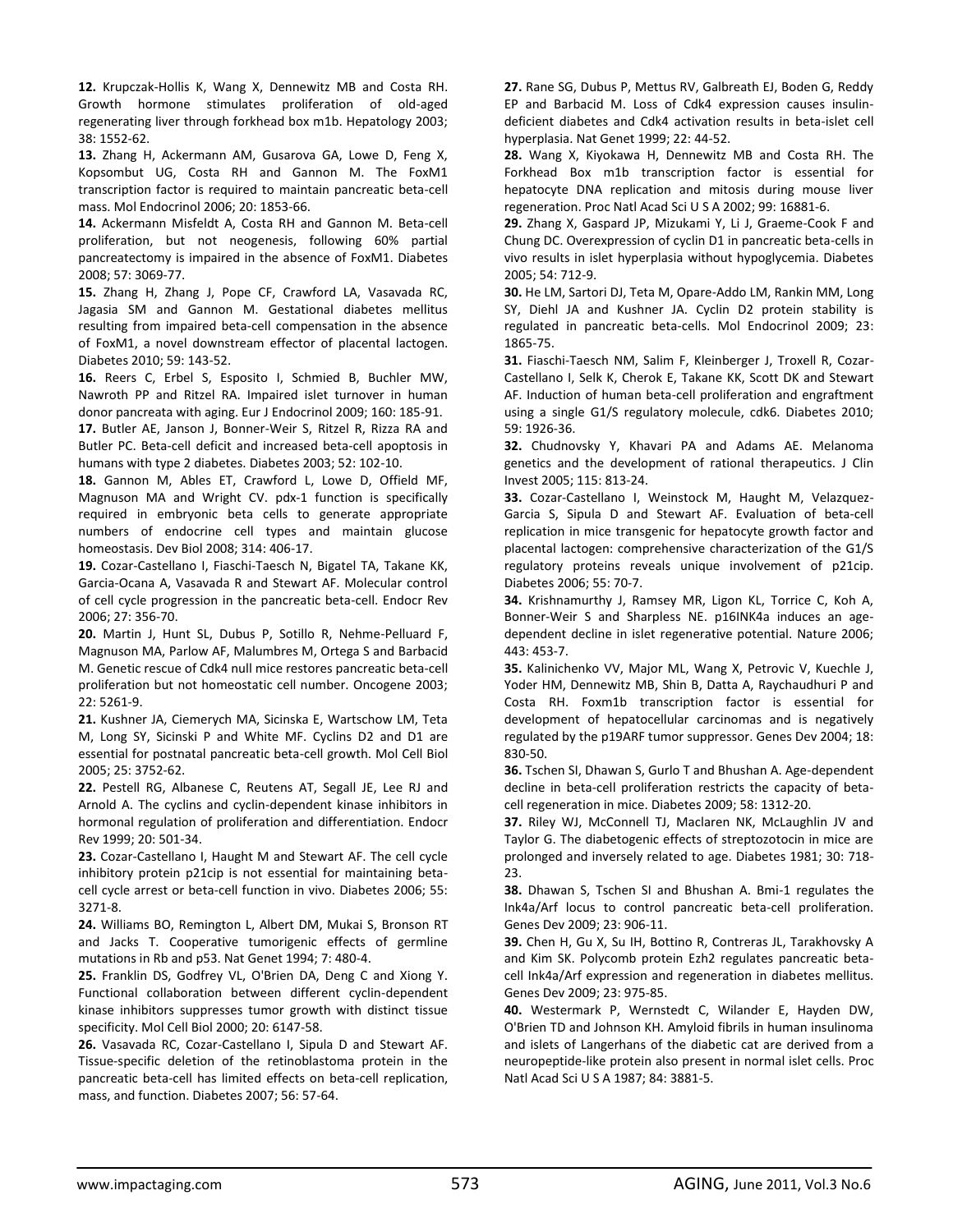**41.** Kahn SE, D'Alessio DA, Schwartz MW, Fujimoto WY, Ensinck JW, Taborsky GJ, Jr. and Porte D, Jr. Evidence of cosecretion of islet amyloid polypeptide and insulin by beta-cells. Diabetes 1990; 39: 634-8.

**42.** Young A. Amylin's physiology and its role in diabetes. Current Opinion in Endocrinology and Diabetes 1997; 4: 282-290.

**43.** Law E, Lu S, Kieffer TJ, Warnock GL, Ao Z, Woo M and Marzban L. Differences between amyloid toxicity in alpha and beta cells in human and mouse islets and the role of caspase-3. Diabetologia 2010; 53: 1415-27.

**44.** Westermark P. Quantitative studies on amyloid in the islets of Langerhans. Ups J Med Sci 1972; 77: 91-4.

**45.** Schneider HM, Storkel S and Will W. [Amyloid of islets of Langerhans and its relation to diabetes mellitus (author's transl)]. Dtsch Med Wochenschr 1980; 105: 1143-7.

**46.** Moriarty DF and Raleigh DP. Effects of sequential proline substitutions on amyloid formation by human amylin20-29. Biochemistry 1999; 38: 1811-8.

**47.** Verchere CB, D'Alessio DA, Palmiter RD, Weir GC, Bonner-Weir S, Baskin DG and Kahn SE. Islet amyloid formation associated with hyperglycemia in transgenic mice with pancreatic beta cell expression of human islet amyloid polypeptide. Proc Natl Acad Sci U S A 1996; 93: 3492-6.

**48.** Janson J, Ashley RH, Harrison D, McIntyre S and Butler PC. The mechanism of islet amyloid polypeptide toxicity is membrane disruption by intermediate-sized toxic amyloid particles. Diabetes 1999; 48: 491-8.

**49.** Rankin MM and Kushner JA. Adaptive beta-cell proliferation is severely restricted with advanced age. Diabetes 2009; 58: 1365-72.

**50.** Dor Y, Brown J, Martinez OI and Melton DA. Adult pancreatic beta-cells are formed by self-duplication rather than stem-cell differentiation. Nature 2004; 429: 41-6.

**51.** Teta M, Long SY, Wartschow LM, Rankin MM and Kushner JA. Very slow turnover of beta-cells in aged adult mice. Diabetes 2005; 54: 2557-67.

**52.** Van Assche FA, Aerts L and Gepts W. Morphological changes in the endocrine pancreas in pregnant rats with experimental diabetes. J Endocrinol 1979; 80: 175-9.

**53.** Butler AE, Cao-Minh L, Galasso R, Rizza RA, Corradin A, Cobelli C and Butler PC. Adaptive changes in pancreatic beta cell fractional area and beta cell turnover in human pregnancy. Diabetologia 2010; 53: 2167-76.

**54.** Van Assche FA, Aerts L and De Prins F. A morphological study of the endocrine pancreas in human pregnancy. Br J Obstet Gynaecol 1978; 85: 818-20.

**55.** Genevay M, Pontes H and Meda P. Beta cell adaptation in pregnancy: a major difference between humans and rodents? Diabetologia 2010; 53: 2089-92.

**56.** Perl S, Kushner JA, Buchholz BA, Meeker AK, Stein GM, Hsieh M, Kirby M, Pechhold S, Liu EH, Harlan DM and Tisdale JF. Significant human beta-cell turnover is limited to the first three decades of life as determined by in vivo thymidine analog incorporation and radiocarbon dating. J Clin Endocrinol Metab 2010; 95: E234-9.

**57.** Ahlgren U, Jonsson J, Jonsson L, Simu K and Edlund H. betacell-specific inactivation of the mouse Ipf1/Pdx1 gene results in loss of the beta-cell phenotype and maturity onset diabetes. Genes Dev 1998; 12: 1763-8.

**58.** Dutta S, Bonner-Weir S, Montminy M and Wright C. Regulatory factor linked to late-onset diabetes? Nature 1998; 392: 560.

**59.** Brissova M, Shiota M, Nicholson WE, Gannon M, Knobel SM, Piston DW, Wright CV and Powers AC. Reduction in pancreatic transcription factor PDX-1 impairs glucose-stimulated insulin secretion. J Biol Chem 2002; 277: 11225-32.

**60.** Maedler K, Schumann DM, Schulthess F, Oberholzer J, Bosco D, Berney T and Donath MY. Aging correlates with decreased beta-cell proliferative capacity and enhanced sensitivity to apoptosis: a potential role for Fas and pancreatic duodenal homeobox-1. Diabetes 2006; 55: 2455-62.

**61.** Ihm SH, Moon HJ, Kang JG, Park CY, Oh KW, Jeong IK, Oh YS and Park SW. Effect of aging on insulin secretory function and expression of beta cell function-related genes of islets. Diabetes Res Clin Pract 2007; 77 Suppl 1: S150-4.

**62.** Thomas MK, Devon ON, Lee JH, Peter A, Schlosser DA, Tenser MS and Habener JF. Development of diabetes mellitus in aging transgenic mice following suppression of pancreatic homeoprotein IDX-1. J Clin Invest 2001; 108: 319-29.

**63.** Aramata S, Han SI and Kataoka K. Roles and regulation of transcription factor MafA in islet beta-cells. Endocr J 2007; 54: 659-66.

**64.** Zhang C, Moriguchi T, Kajihara M, Esaki R, Harada A, Shimohata H, Oishi H, Hamada M, Morito N, Hasegawa K, Kudo T, Engel JD, Yamamoto M and Takahashi S. MafA is a key regulator of glucose-stimulated insulin secretion. Mol Cell Biol 2005; 25: 4969-76.

**65.** Matsuoka TA, Kaneto H, Miyatsuka T, Yamamoto T, Yamamoto K, Kato K, Shimomura I, Stein R and Matsuhisa M. Regulation of MafA expression in pancreatic beta-cells in db/db mice with diabetes. Diabetes 2010; 59: 1709-20.

**66.** Kitamura YI, Kitamura T, Kruse JP, Raum JC, Stein R, Gu W and Accili D. FoxO1 protects against pancreatic beta cell failure through NeuroD and MafA induction. Cell Metab 2005; 2: 153- 63.

**67.** Robertson RP, Zhang HJ, Pyzdrowski KL and Walseth TF. Preservation of insulin mRNA levels and insulin secretion in HIT cells by avoidance of chronic exposure to high glucose concentrations. J Clin Invest 1992; 90: 320-5.

**68.** Harmon JS, Tanaka Y, Olson LK and Robertson RP. Reconstitution of glucotoxic HIT-T15 cells with somatostatin transcription factor-1 partially restores insulin promoter activity. Diabetes 1998; 47: 900-4.

**69.** Harmon JS, Stein R and Robertson RP. Oxidative stressmediated, post-translational loss of MafA protein as a contributing mechanism to loss of insulin gene expression in glucotoxic beta cells. J Biol Chem 2005; 280: 11107-13.

**70.** Sohal RS and Weindruch R. Oxidative stress, caloric restriction, and aging. Science 1996; 273: 59-63.

**71.** Tanaka Y, Tran PO, Harmon J and Robertson RP. A role for glutathione peroxidase in protecting pancreatic beta cells against oxidative stress in a model of glucose toxicity. Proc Natl Acad Sci U S A 2002; 99: 12363-8.

**72.** Kaneto H, Kajimoto Y, Miyagawa J, Matsuoka T, Fujitani Y, Umayahara Y, Hanafusa T, Matsuzawa Y, Yamasaki Y and Hori M. Beneficial effects of antioxidants in diabetes: possible protection of pancreatic beta-cells against glucose toxicity. Diabetes 1999; 48: 2398-406.